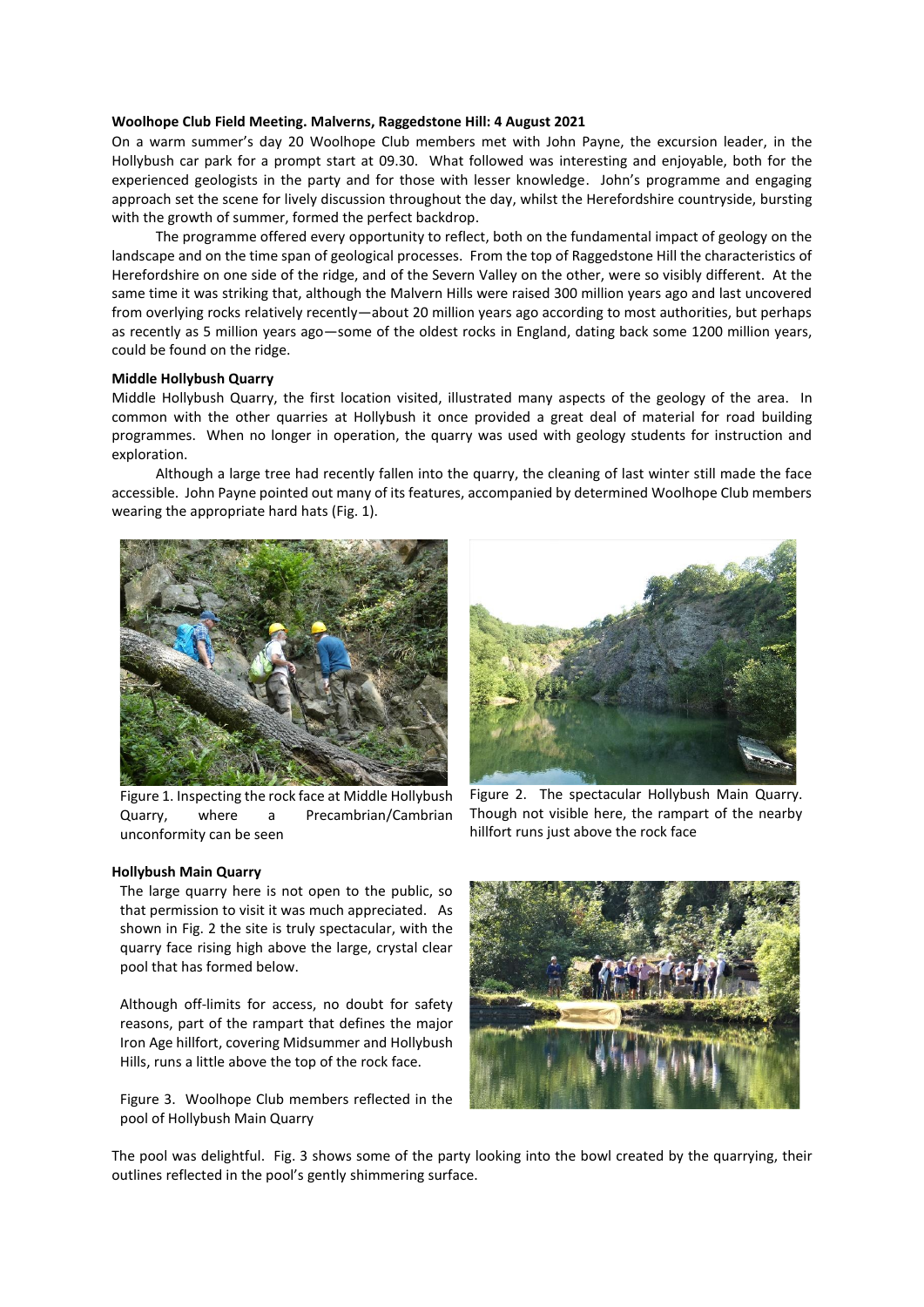#### **Raggedstone Hill**

The party ascended the 300 feet to the eastern summit of Raggedstone Hill on a steadily rising path, surrounded by lush bracken and vegetation, with ever wider views over the Severn Valley towards Bredon Hill and the Cotswolds, even if the haze of the day meant that the distant ridges were indistinct.

*En route*, and at the top, John Payne explained current views about the geology of the valley and how they had emerged from the very different theories of the 19 century, whilst one member had brought a drawing to share with the group, showing the stratification of the rocks in the area.

At the summit there was much discussion about key themes arising from the day: the development of the Malvern Hills since they were raised 300 million years ago; the way in which geological forces caused parts of the ridge to be offset; and the presence of very ancient rocks, even on the surface (Figures 4 and 5).



Figure 4. On the eastern summit of Raggedstone Hill, inspecting metamorphosed sandstone, thought to have originated about 1200 million years ago

Once the party had crossed a valley to the western summit of Raggedstone Hill, John recounted the timetable for the Club's excursion to the area in 1853 whilst most people were taking a break for drinks (Figure 6).

The Woolhope members of old met at the Green Dragon at 06.30, proceeded to Eastnor by brake, held a business meeting, read various papers, joined members of other Clubs, walked at least 10 km in the heat (taking in Chase End Hill, Raggedstone Hill and various quarries), before further papers and dinner – 'with toasts'. At 21.30 they set out to return to Hereford. Presumably they slept on the way home!



Figure 5. On Raggedstone Hill with very ancient, metamorphosed sandstone in the foreground and the Severn Valley below



Figure 6. Taking a break on the western summit of Raggedstone Hill

 Interesting conversations took place about WS Symonds, who addressed the gathering of 1853 on the value of geologic (*sic*) studies. He was a prominent geologist, a clergyman and an early President of the Woolhope Club, who reached conclusions about the antiquity of man that contradicted much Christian belief of his time. He famously excavated King Arthur's Cave below the Little Doward, finding evidence of animals and people in distant prehistory that remains nationally important.

Near the summit area the party searched for fragments of sandstone on the surface of the hill, eventually succeeding on a slope facing west towards Herefordshire.